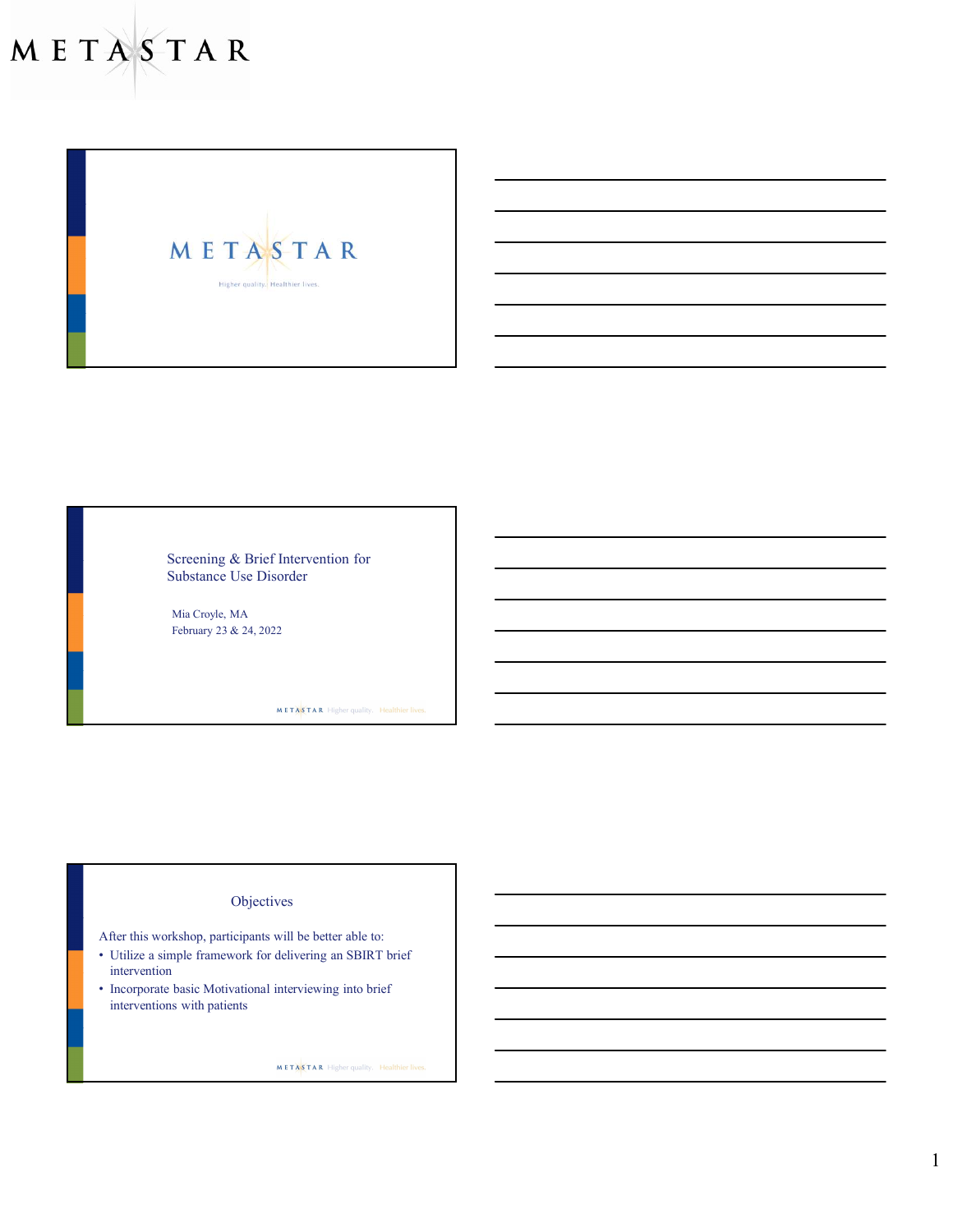







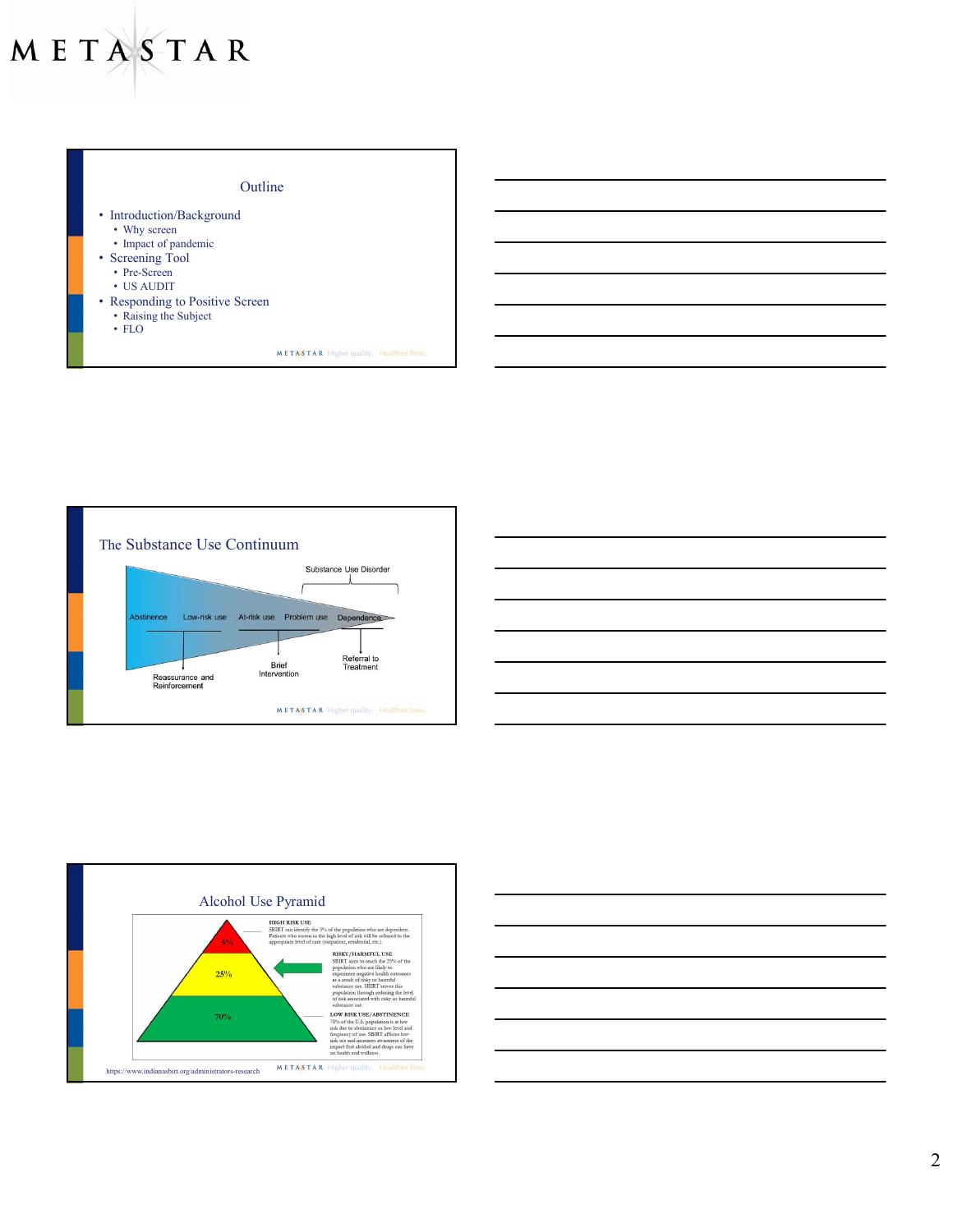## Alcohol in the time of COVID

- The pandemic resulted in changes in alcohol use patterns
- Increase in alcohol related emergencies
- Alcohol related liver disease outcomes worsened
- Alcohol use has added additional burden on vulnerable populations

# Murthy, P., & Narasimha, V. L. (2021). Effects of the COVID-<br>19 pandemic and lockdown on alcohol use disorders and<br>complications. Current opinion in psychiatry, 34(4), 376–385.<br>https://doi.org/10.1097/YCO.00000000000000000





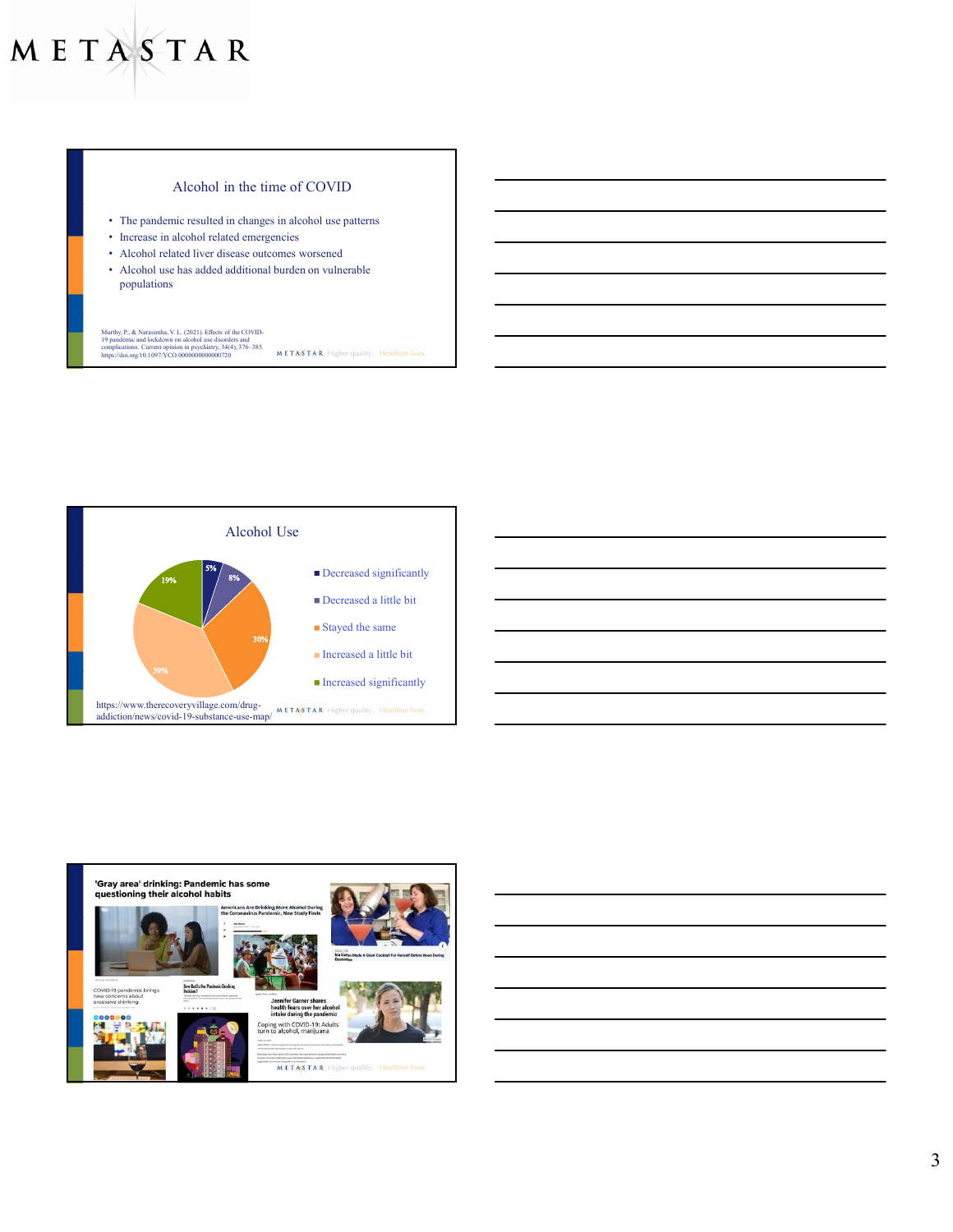

| <u>state and the state of the state of the state of the state of the state of the state of the state of the state of the state of the state of the state of the state of the state of the state of the state of the state of the</u> |
|--------------------------------------------------------------------------------------------------------------------------------------------------------------------------------------------------------------------------------------|
|                                                                                                                                                                                                                                      |
|                                                                                                                                                                                                                                      |
|                                                                                                                                                                                                                                      |
|                                                                                                                                                                                                                                      |
|                                                                                                                                                                                                                                      |
|                                                                                                                                                                                                                                      |
| ,我们也不能会在这里,我们的人们就会在这里,我们的人们就会在这里,我们的人们就会在这里,我们的人们就会在这里,我们的人们就会在这里,我们的人们就会在这里,我们的                                                                                                                                                     |
|                                                                                                                                                                                                                                      |







4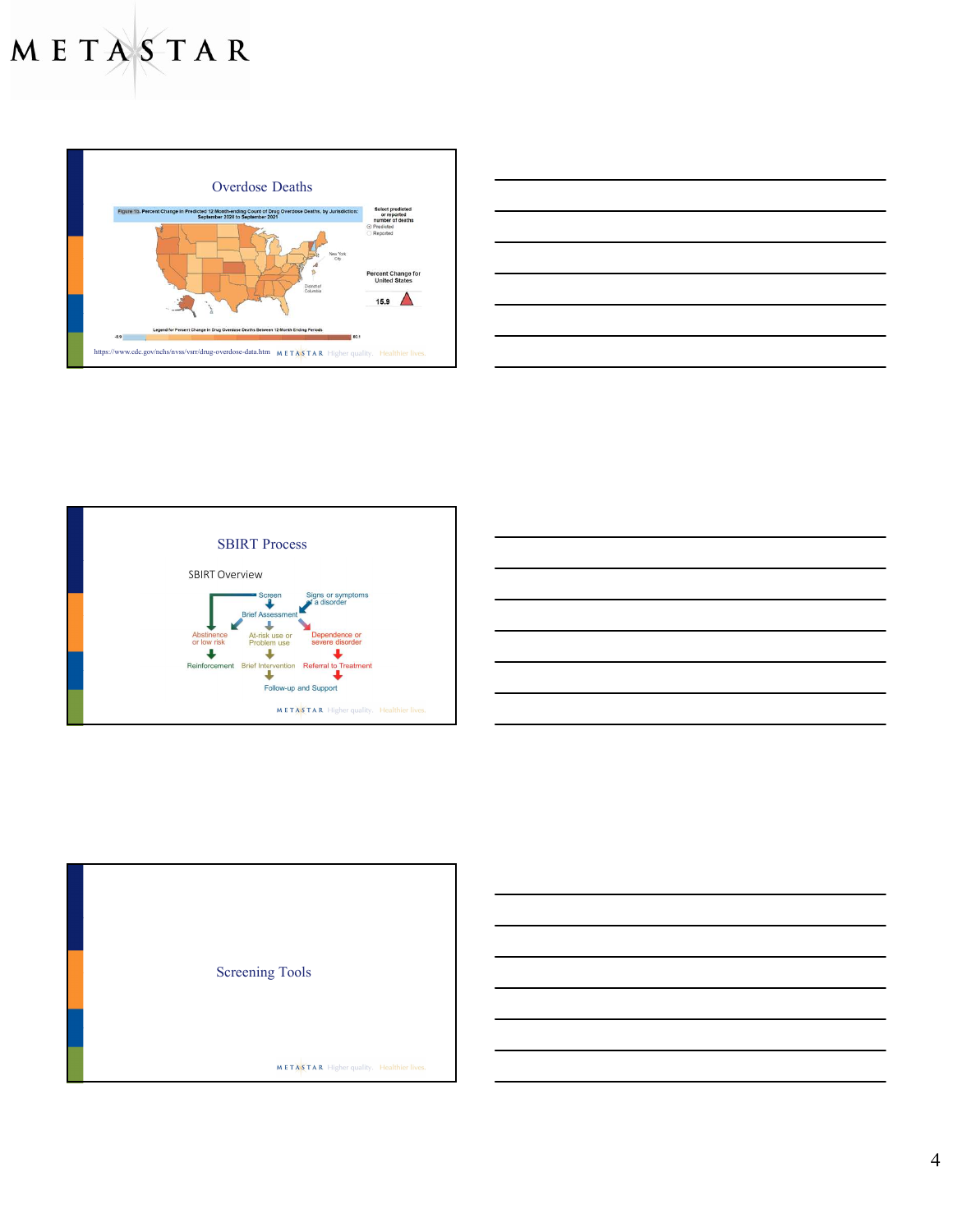## Definition of Screening

A rapid, proactive, systematic procedure applied to an entire patient populations to identify individuals who may have a condition or may be at risk for a condition before obvious manifestations occur.

**METASTAR** Higher quality. Healthier lives.



# Introducing Screen

"I'd like to ask you a few questions about your drinking/drug use. We ask everyone these questions to make sure we are giving you the best possible care. Some of these questions might not apply to you and if so just let me know."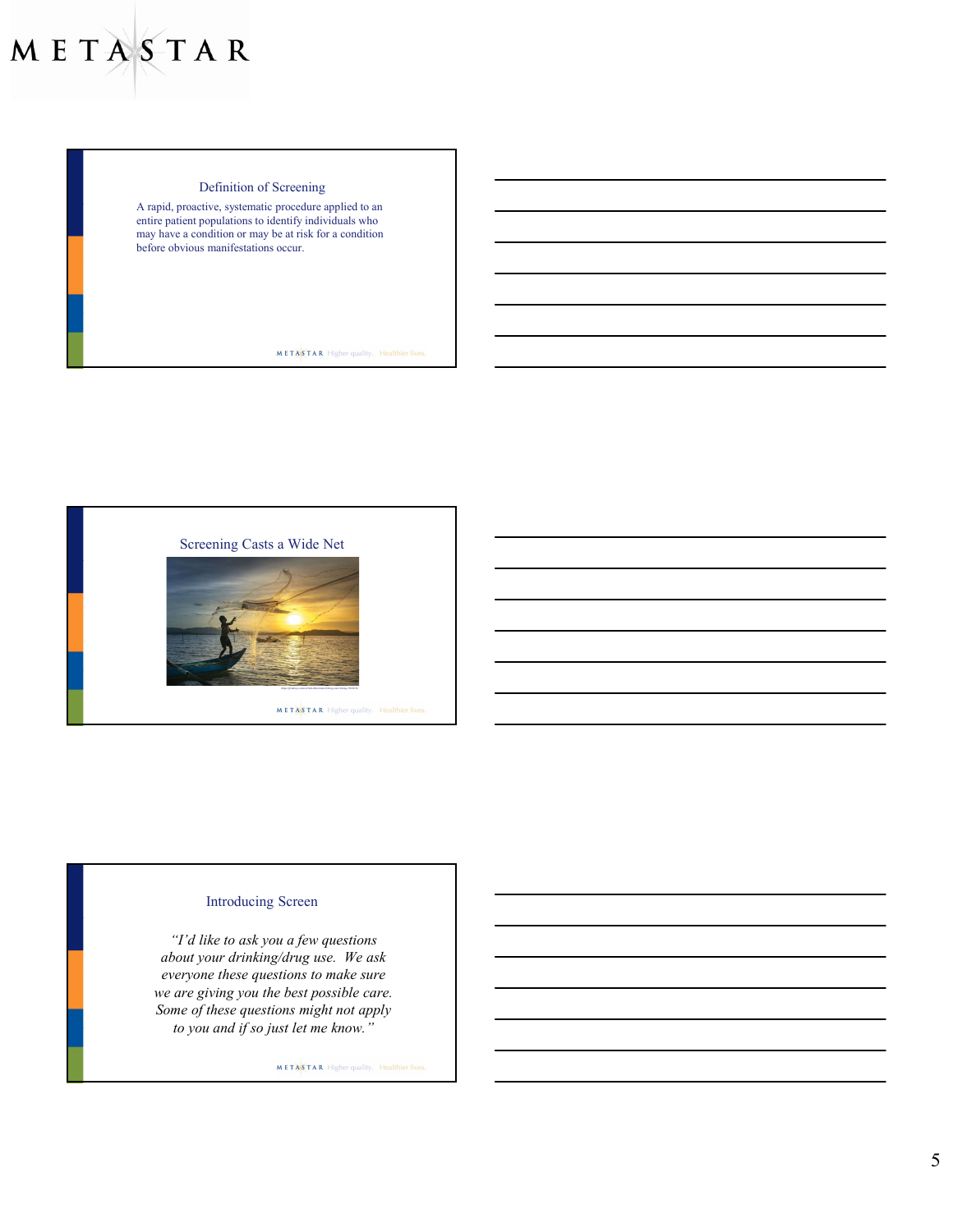

How many times in the past year have you<br>used an illegal drug or used a prescription<br>medication for non-medical reasons?<br>Positive response: Greater than none<br>state beam of Consultant of Consultant in the past of  $\frac{1}{2}$ used an illegal drug or used a prescription medication for non-medical reasons? Positive response: Greater than none **METASTAR** Higher quality. Healthier lives.

Brief Assessment Tools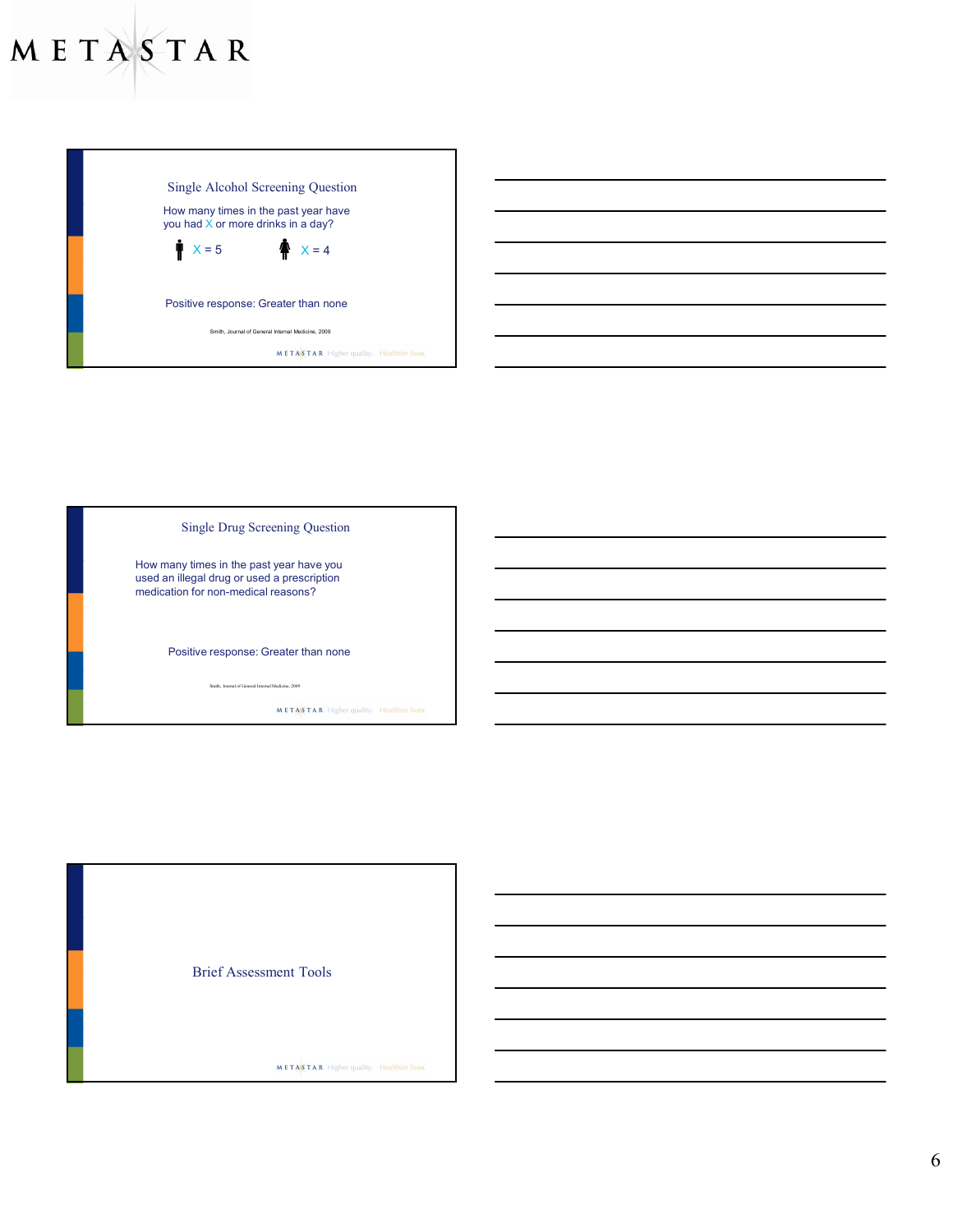## Purpose

- Indicated screening, more in-depth
- Structured process
- Intended to categorize individuals with regard to substance use
- Not diagnostic, but can inform diagnosis
- Can be done via clinical interview or written questionnaire

**METASTAR** Higher quality. Healthier lives.

## Alcohol Use Disorders Identification Test (AUDIT)

AUDIT CONTINUES IN A 1990 FOR DESCRIPTION OF REAL PROPERTY.

- Validated across many countries and cultures
- US AUDIT
- 10 multiple choice items on alcohol
- Each item has three to five response choices with point values
- Add point values for interpretation

METASTAR Higher quality. Healthier lives

## Drug Abuse Screening Test (DAST)

DAST AND DESCRIPTION OF PROPERTY AND RESIDENCE

- 10 questions on drug use in the past 12 months
- All questions are yes/no
- Each question scores zero points or one point
- Validated mainly on treatment populations, not general healthcare, mental healthcare or social services patients and clients
- Some items may improve with rewording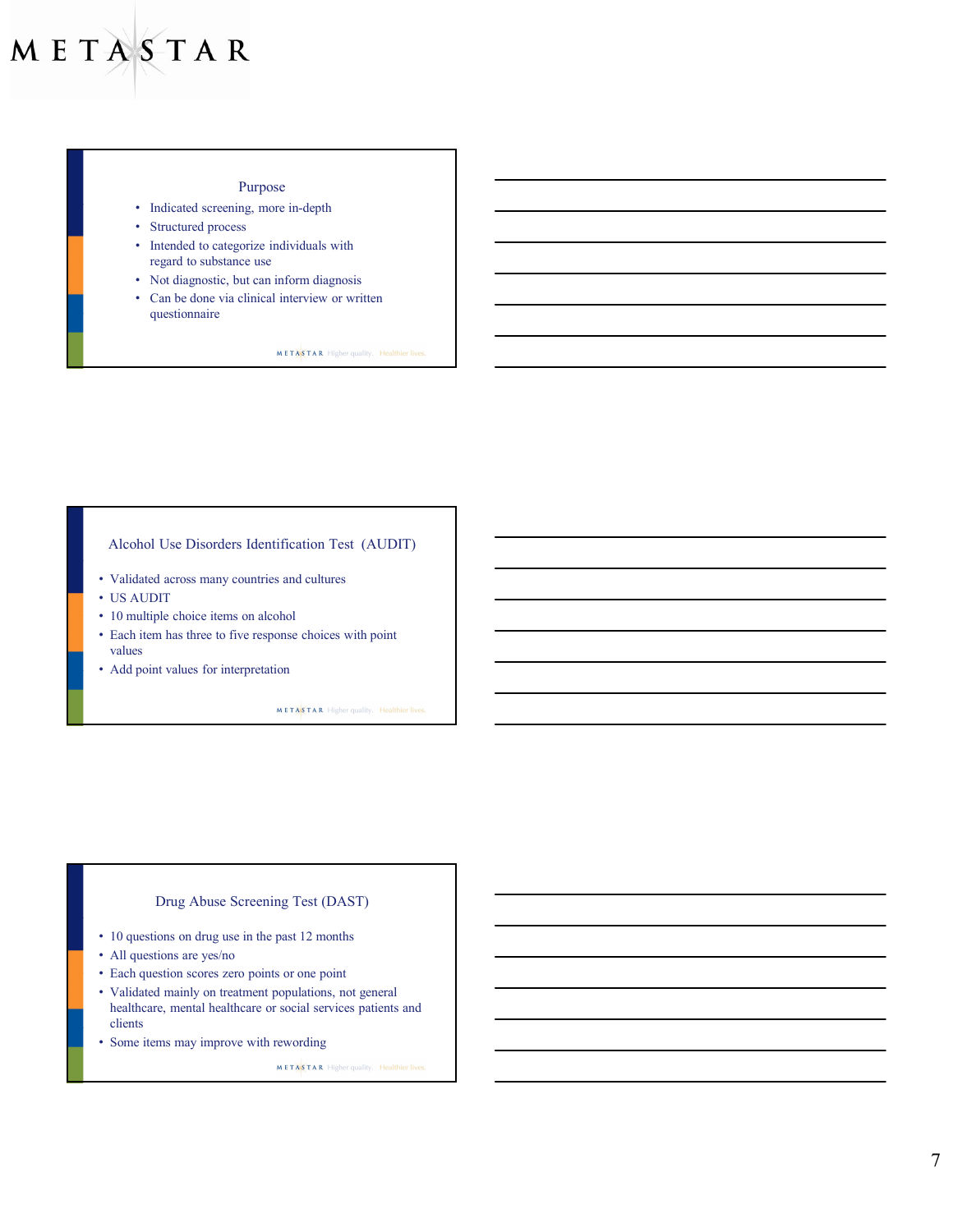# Other Brief Screening Tools

- 
- SDS: Severity of Dependence Scale
- ORT: Opioid Risk Tool
- **ASTAR**<br>
SIP-AD: Short Inventory of Problems Alcohol and Drugs<br>
SIP-S. Short Inventory of Problems Alcohol and Drugs<br>
SDS: Severity of Dependence Scale<br>
CRT: Opioid Risk Tool<br>
CAGE: Cut down, Annoyed, Guilty, • CRAFFT: Adolescents (Car, Relax, Alone, Forget, Friends, Trouble)
- CAGE: Cut down, Annoyed, Guilty, Eye-Opener • longer and less accurate than newer screens; should no longer be **used**<br> $METAS$ TAR Higher quality. Healthier lives.

Brief Intervention METASTAR Higher quality. Healthier lives

# Purpose of Brief Intervention

Activate motivation for change to substance use

- Utilize Motivational Interviewing approach to avoid defensive and dismissive response
- Share personalized information and feedback with patient about (potential) impact of their substance use
- Make evidence-based recommendation regarding substance use
- Explore options for change or referral, if appropriate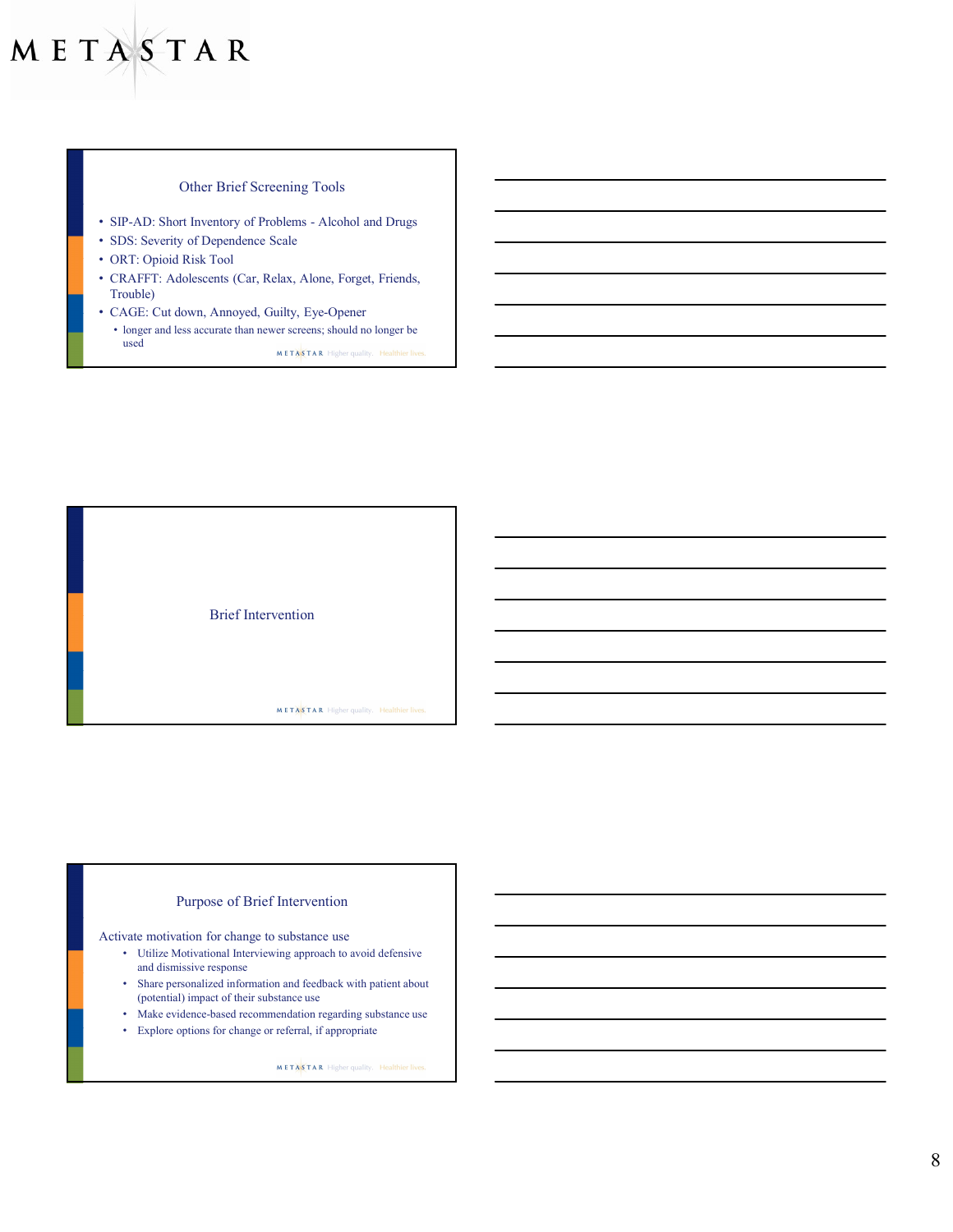- Medically-based feedback and advice Focused conversation that combines<br>about health consequences and possible brief advice with a motivational about health consequences and possible
- Provider does most of the talking patient's motion values and the talking patient's motion which substance use
- This is the type of intervention which<br>providers are most accustomed

#### Brief Advice Brief Intervention

- Medically-based feedback and advice Focused conversation that combines<br>about health consequences and possible brief advice with a motivational<br>other impacts of substance use interviewing approach to enhance patient's motivation to make changes in
- providers are most accustomed Provider aims to get the patient talking • This represents a departure from the style of communication most providers use

**METASTAR** Higher quality. Healthier lives.



# Personalized Feedback

#### Consider:

- What does their screening suggest?
- How does their use compare with national or state norms?
- How might drinking/use be impacting chronic health conditions?
- How might drinking/use be impacting the efficacy of their medications?
- How might drinking/use be in opposition to some of the things you know this person values?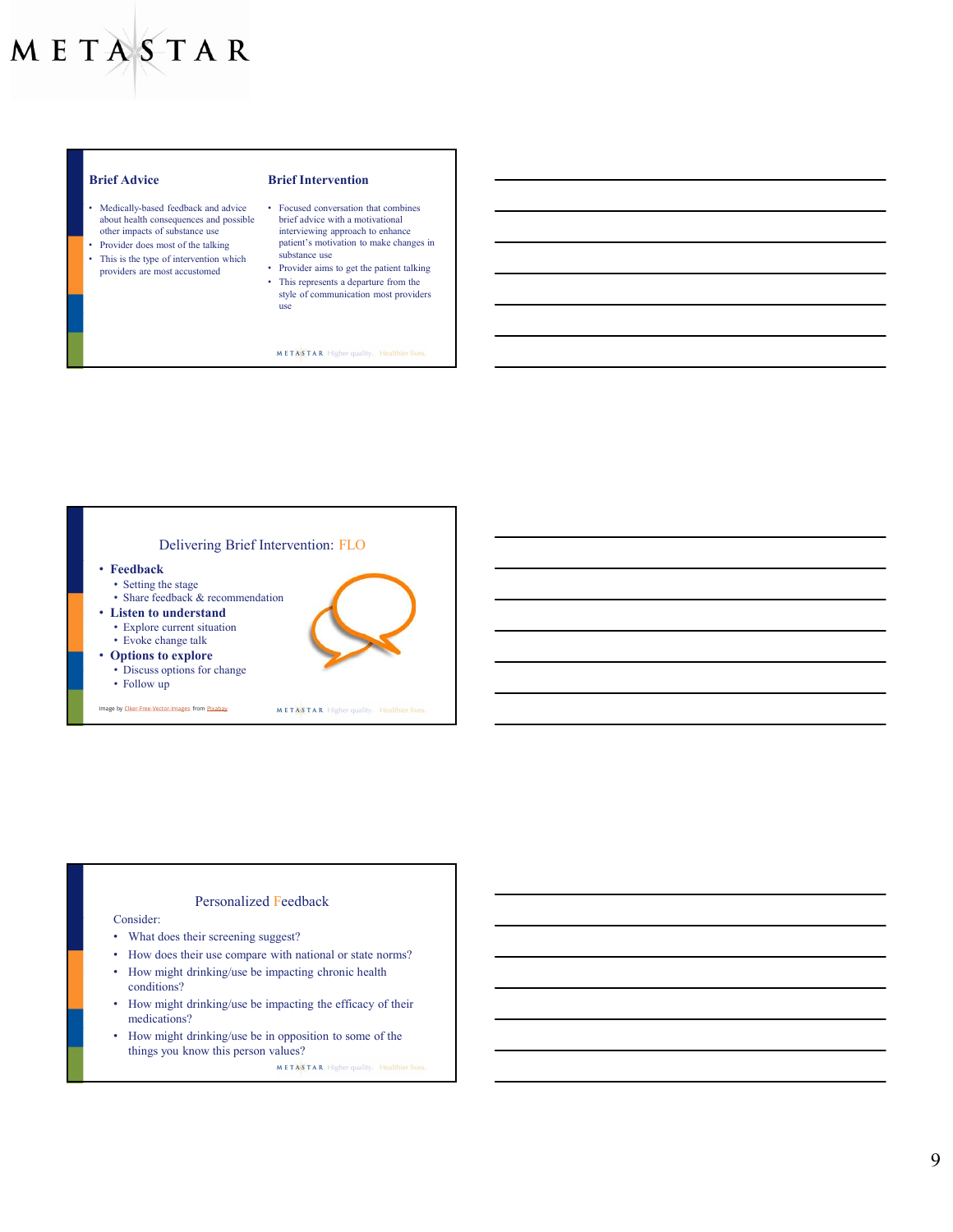# Feedback

# Feedback Sandwich

- Ask permission
	- Would it be OK if we discussed the results of the questionnaire about alcohol use that you completed?
- Offer feedback
	- Based on the way you answered these questions your alcohol use is  $falling$  into the category [name]. That generally means...
- Ask for response
- What are your thoughts about this?

**METASTAR** Higher quality. Healthier lives.

### Listen to Understand

## Open Questions

- How do alcohol (drugs) fit into your day to day life?
- What might be some of the downsides of drinking (using) for you?
- If you were to make a change, how might your life be different?

**METASTAR** Higher quality. Healthier lives

### Listen to Understand

## Open Questions

- If you were to decide to make a change, how might you go about doing that?
- If things continue as they are what might be the worst
- thing that could happen?
- How will you know when it is time to think about making a change?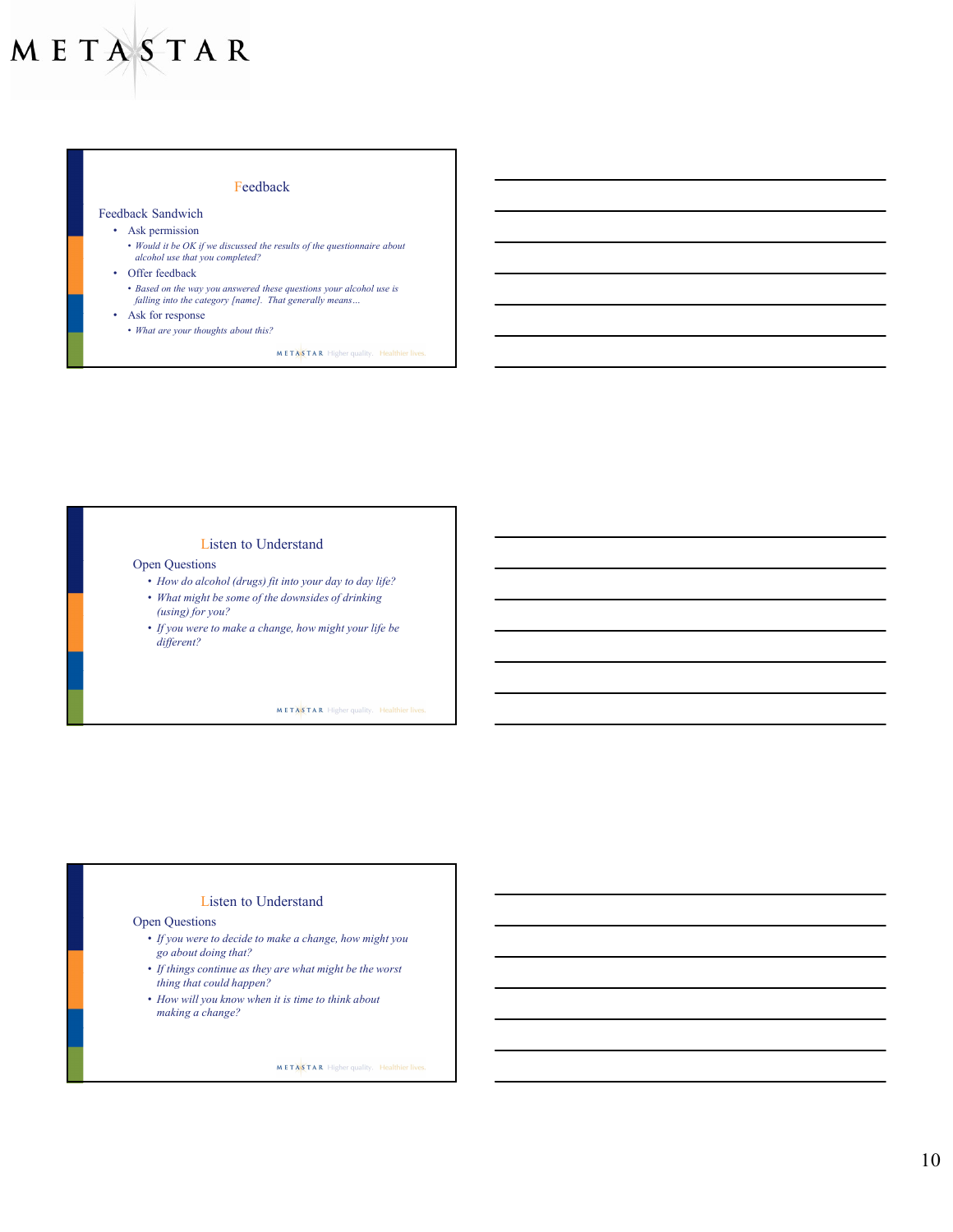# Reflective Listening

- Goal is to understand
- Goal here is NOT to educate, correct, persuade
- Attempt to grasp the meaning of what the other person is saying, and offer that meaning back to the other person

**METASTAR** Higher quality. Healthier lives.

# Reflective Listening

- Statement
- Mirrors what was said or meant
- Demonstrates empathy
- Shapes direction
- You choose what to reflect





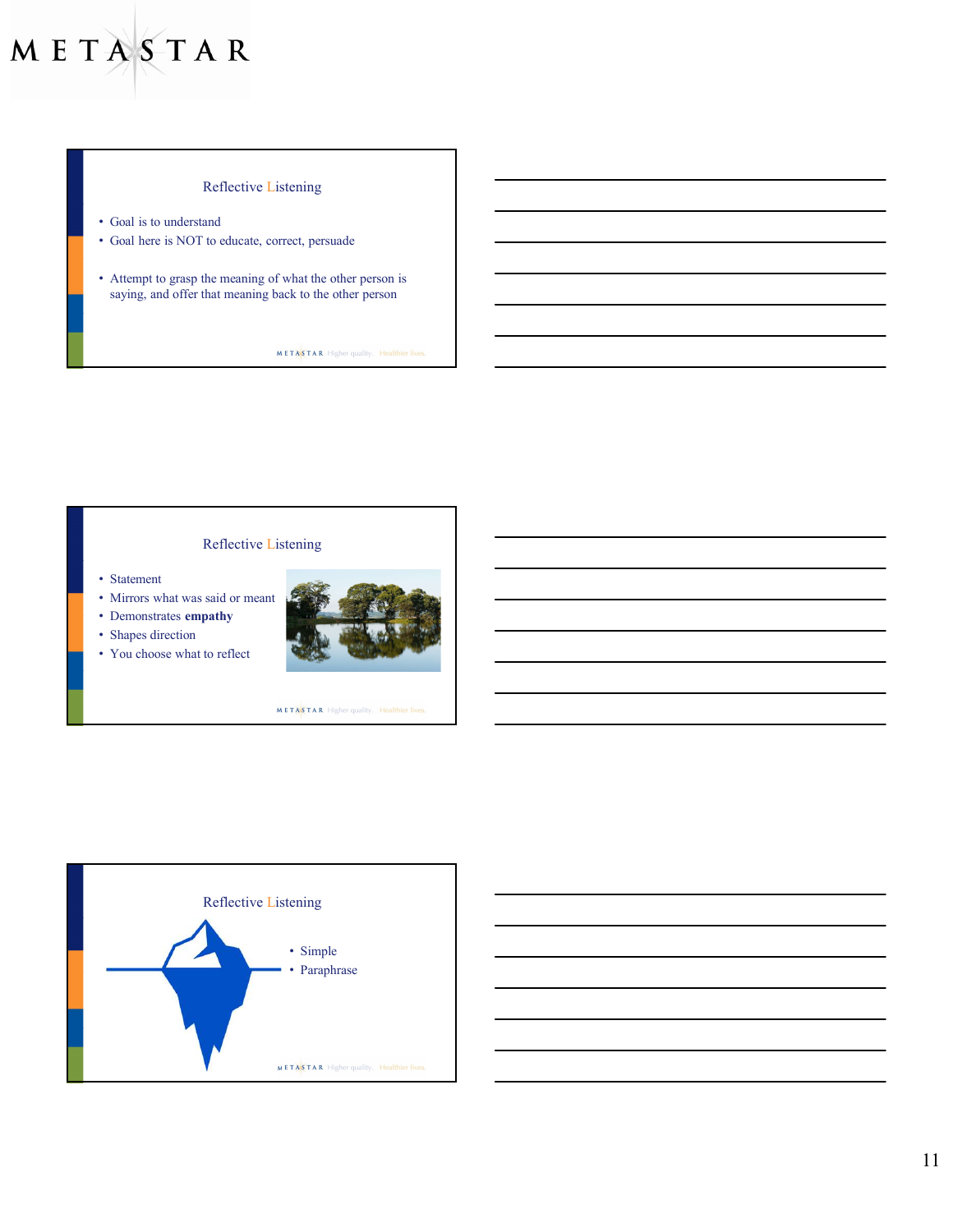# Reflect This

"I don't know what I'm going to do. Alcohol seems to have been a big issue lately, but I really like drinking."

METASTAR Higher quality. Healthier lives.



# Reflect This

"I don't know what I'm going to do. Alcohol seems to have been a big issue lately, but I really like drinking."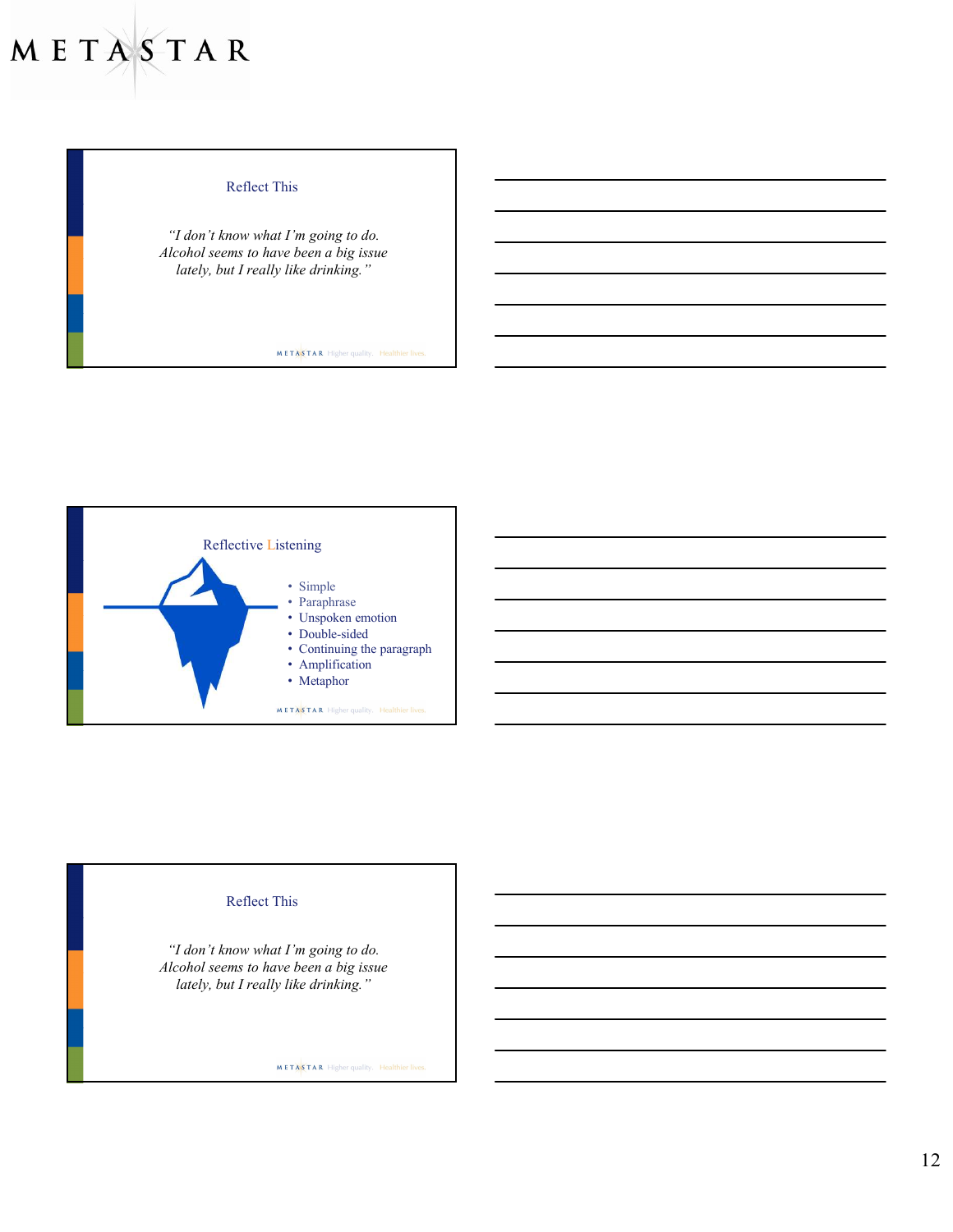# Options Explored

Transition with a key question:

- "I wonder what you're thinking at this point?"
- "Where does all this leave you?"
- "What would be most helpful for us to do now?"

Let the other person take the lead – you are in a supportive role and the state of the state of the state of the state of the state of the state of the state of the state of the state of the state of the state of the state of the state of the state of the state of the state of the s

### **Options**

- Remind of the low risk drinking guidelines
- Express support and encouragement for any change
- Share resources
- Help them create a change plan:
	- What are they going to add/remove to help them reduce use?
	- Who will support them?
	- How will they hold themselves accountable?

METASTAR Higher quality. Healthier lives

## **Options**

- Encourage social support (peer recovery coach, AA, NA)
- Make a referral to a treatment program
- Prescribe a medication (MAUD, MOUD aka MAT)
- Schedule a follow-up appointment or check-in call